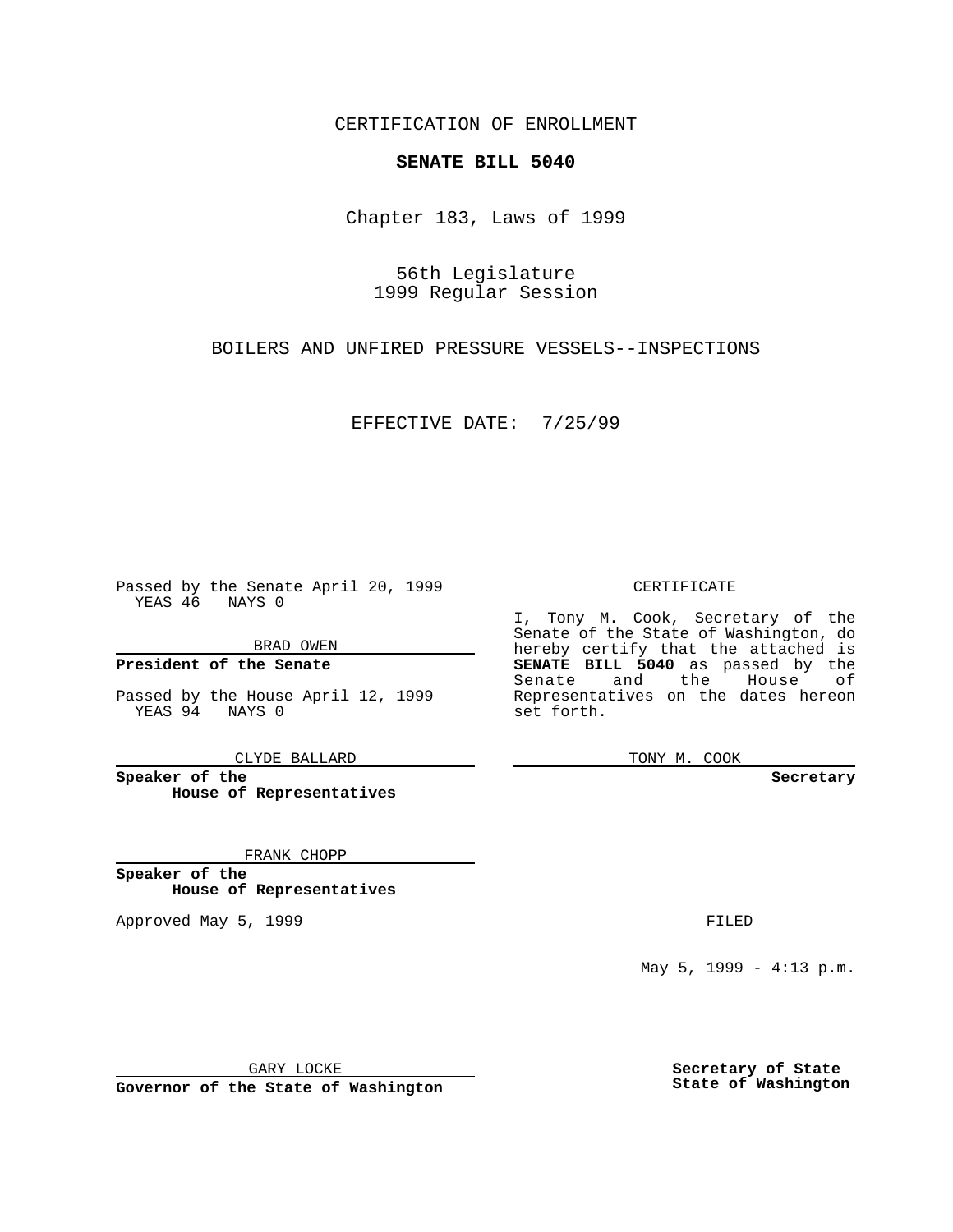## **SENATE BILL 5040** \_\_\_\_\_\_\_\_\_\_\_\_\_\_\_\_\_\_\_\_\_\_\_\_\_\_\_\_\_\_\_\_\_\_\_\_\_\_\_\_\_\_\_\_\_\_\_

\_\_\_\_\_\_\_\_\_\_\_\_\_\_\_\_\_\_\_\_\_\_\_\_\_\_\_\_\_\_\_\_\_\_\_\_\_\_\_\_\_\_\_\_\_\_\_

## AS AMENDED BY THE HOUSE

Passed Legislature - 1999 Regular Session

**State of Washington 56th Legislature 1999 Regular Session**

**By** Senators Fairley and Horn; by request of Department of Labor & Industries

Read first time 01/11/1999. Referred to Committee on Labor & Workforce Development.

1 AN ACT Relating to boilers and unfired pressure vessels; and 2 amending RCW 70.79.010, 70.79.030, 70.79.080, 70.79.090, 70.79.130, 3 70.79.140, 70.79.150, 70.79.160, 70.79.280, and 70.79.310.

4 BE IT ENACTED BY THE LEGISLATURE OF THE STATE OF WASHINGTON:

5 **Sec. 1.** RCW 70.79.010 and 1951 c 32 s 1 are each amended to read 6 as follows:

 There is hereby created within this state a board of boiler rules, which shall hereafter be referred to as the board, consisting of five members who shall be appointed to the board by the governor, one for a term of one year, one for a term of two years, one for a term of three years, and two for a term of four years. At the expiration of their respective terms of office, they, or their successors identifiable with the same interests respectively as hereinafter provided, shall be appointed for terms of four years each. The governor may at any time remove any member of the board for inefficiency or neglect of duty in office. Upon the death or incapacity of any member the governor shall fill the vacancy for the remainder of the vacated term with a 18 representative of the same interests with which his or her predecessor was identified. Of these five appointed members, one shall be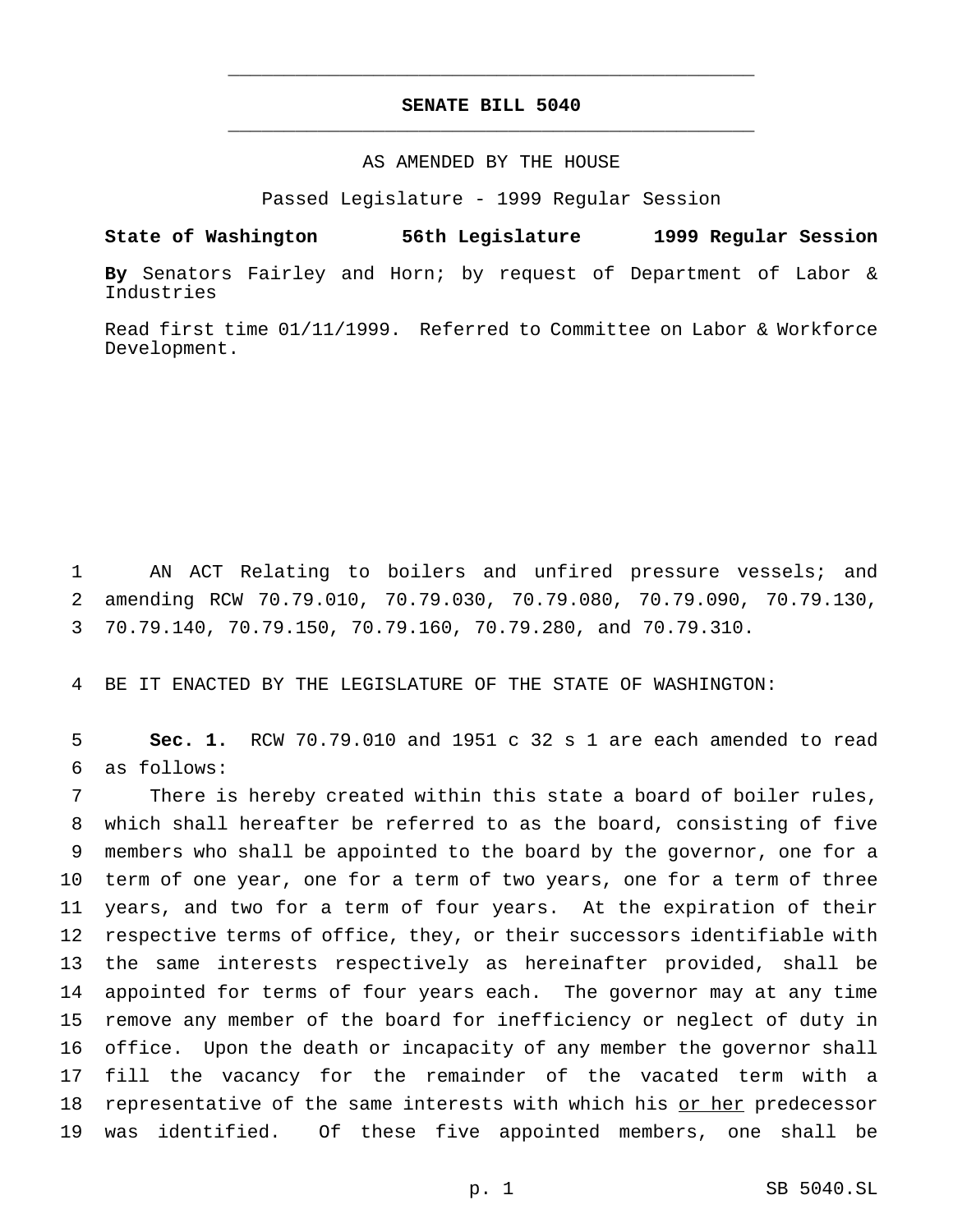representative of owners and users of boilers and unfired pressure vessels within the state, one shall be representative of the boiler or unfired pressure vessel manufacturers within the state, one shall be a representative of a boiler insurance company licensed to do business within the state, one shall be a mechanical engineer on the faculty of a recognized engineering college or a graduate mechanical engineer having equivalent experience, and one shall be representative of the 8 boilermakers ((or practical steam)), stationary operating engineers, or pressure vessel operators. The board shall elect one of its members to 10 serve as ((chairman)) chair and, at the call of the ((chairman)) chair, the board shall meet at least four times each year at the state capitol or other place designated by the board.

13 **Sec. 2.** RCW 70.79.030 and 1972 ex.s. c 86 s 1 are each amended to 14 read as follows:

15 The board shall formulate definitions( $(\tau)$ ) and rules( $(\tau)$  and 16 regulations)) for the safe and proper construction, installation, 17 repair, use, and operation of boilers and for the safe and proper 18 construction, installation, and repair of unfired pressure vessels in 19 this state. The definitions( $(\tau)$ ) and rules( $(\tau)$  and regulations)) so 20 formulated shall be based upon, and, at all times, follow the 21 ((generally)) nationally or internationally accepted ((nationwide)) 22 engineering standards, formulae, and practices established and 23 pertaining to boiler and unfired pressure vessel construction and 24 safety, and the board may by resolution adopt  $((an))$  existing published 25 codifications thereof, ((known as "The Boiler Construction Code of the 26 American Society of Mechanical Engineers", with the amendments and 27 interpretations thereto made and approved by the council of the 28 society, and may likewise adopt the amendments and interpretations 29 subsequently made and published by the same authority;)) and when so 30 adopted the same shall be deemed incorporated into, and to constitute 31 a part or the whole of the definitions( $(\tau)$ ) and rules( $(\tau)$  and 32 regulations)) of the board. Amendments and interpretations to the code 33 ((so adopted)) shall be ((adopted)) enforceable immediately upon being 34 (( $\frac{p$ romulgated)) adopted, to the end that the definitions(( $\frac{1}{q}$ )) and 35 rules( $(\tau$  and regulations)) shall at all times follow ((the generally)) 36 nationally or internationally accepted ((nationwide)) engineering 37 standards((: PROVIDED,)). However, ((That)) all rules ((and 38 regulations promulgated)) adopted by the board((, including any or all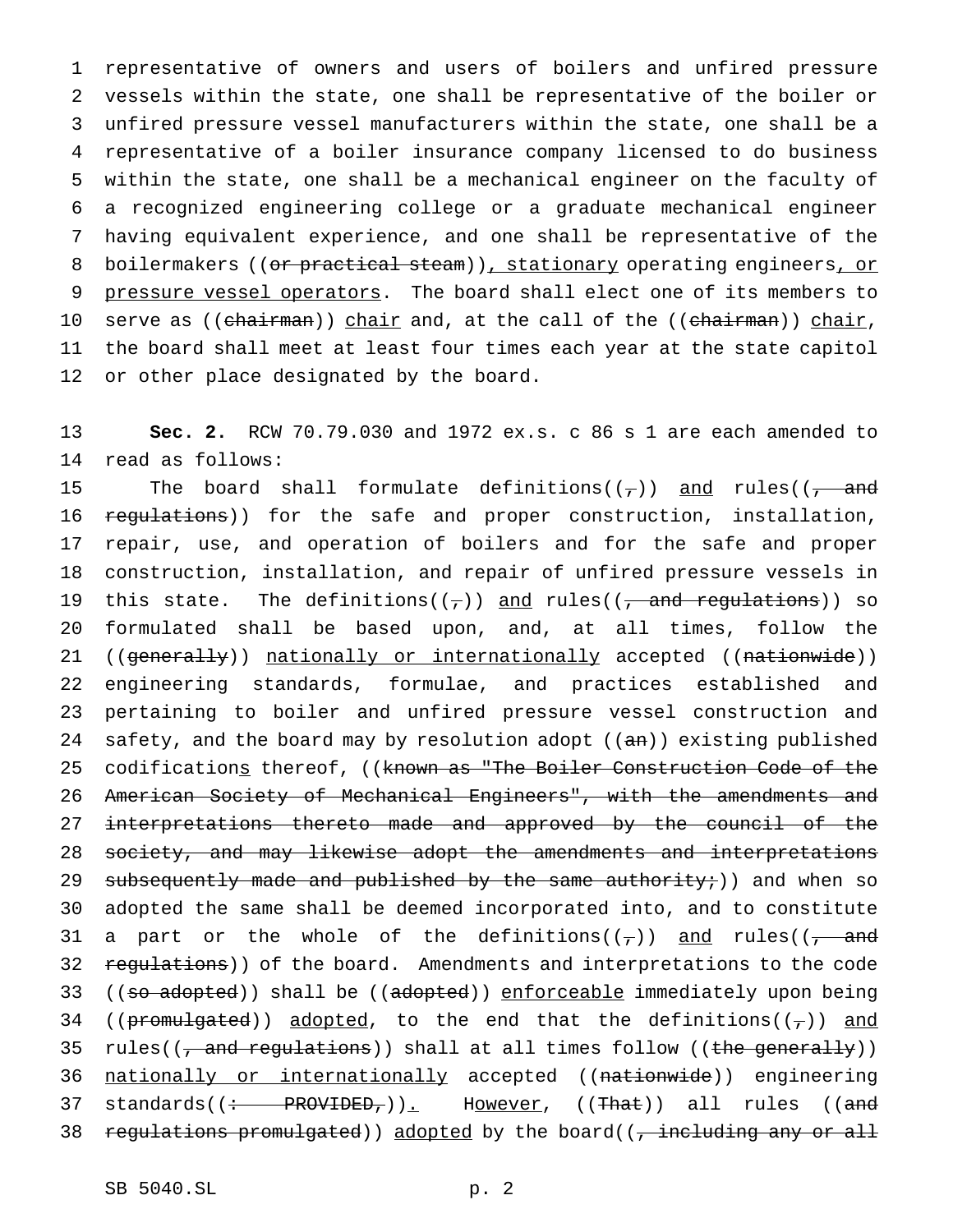of the boiler construction code of the American society of mechanical 2 engineers with amendments and interpretations thereof,)) shall be adopted in compliance with the Administrative Procedure Act, chapter 4 34.05 RCW, as now or hereafter amended. ((All boilers and unfired pressure vessels subject to the jurisdiction of the board, which have been constructed or installed in accordance with the code of the American society of mechanical engineers shall be prima facie evidence 8 of compliance with those provisions of this chapter and the rules of  $the board.)$ 

 **Sec. 3.** RCW 70.79.080 and 1996 c 72 s 1 are each amended to read as follows:

 This chapter shall not apply to the following boilers, unfired pressure vessels and domestic hot water tanks:

 (1) Boilers and unfired pressure vessels under federal regulation or operated by any railroad subject to the provisions of the interstate commerce act;

 (2) Unfired pressure vessels meeting the requirements of the interstate commerce commission for shipment of liquids or gases under pressure;

 (3) Air tanks located on vehicles operating under the rules of other state authorities and used for carrying passengers, or freight; (4) Air tanks installed on the right of way of railroads and used 23 directly in the operation of trains;

 (5) Unfired pressure vessels having a volume of five cubic feet or less when not located in places of public assembly;

 (6) Unfired pressure vessels designed for a pressure not exceeding fifteen pounds per square inch gauge when not located in place of public assembly;

 (7) Tanks used in connection with heating water for domestic and/or residential purposes;

 (8) Boilers and unfired pressure vessels in cities having ordinances which are enforced and which have requirements equal to or higher than those provided for under this chapter, covering the installation, operation, maintenance and inspection of boilers and unfired pressure vessels;

 (9) Tanks containing water with no air cushion and no direct source 37 of energy that operate at ((ambient)) a temperature of one hundred 38 thirty degrees Fahrenheit or less;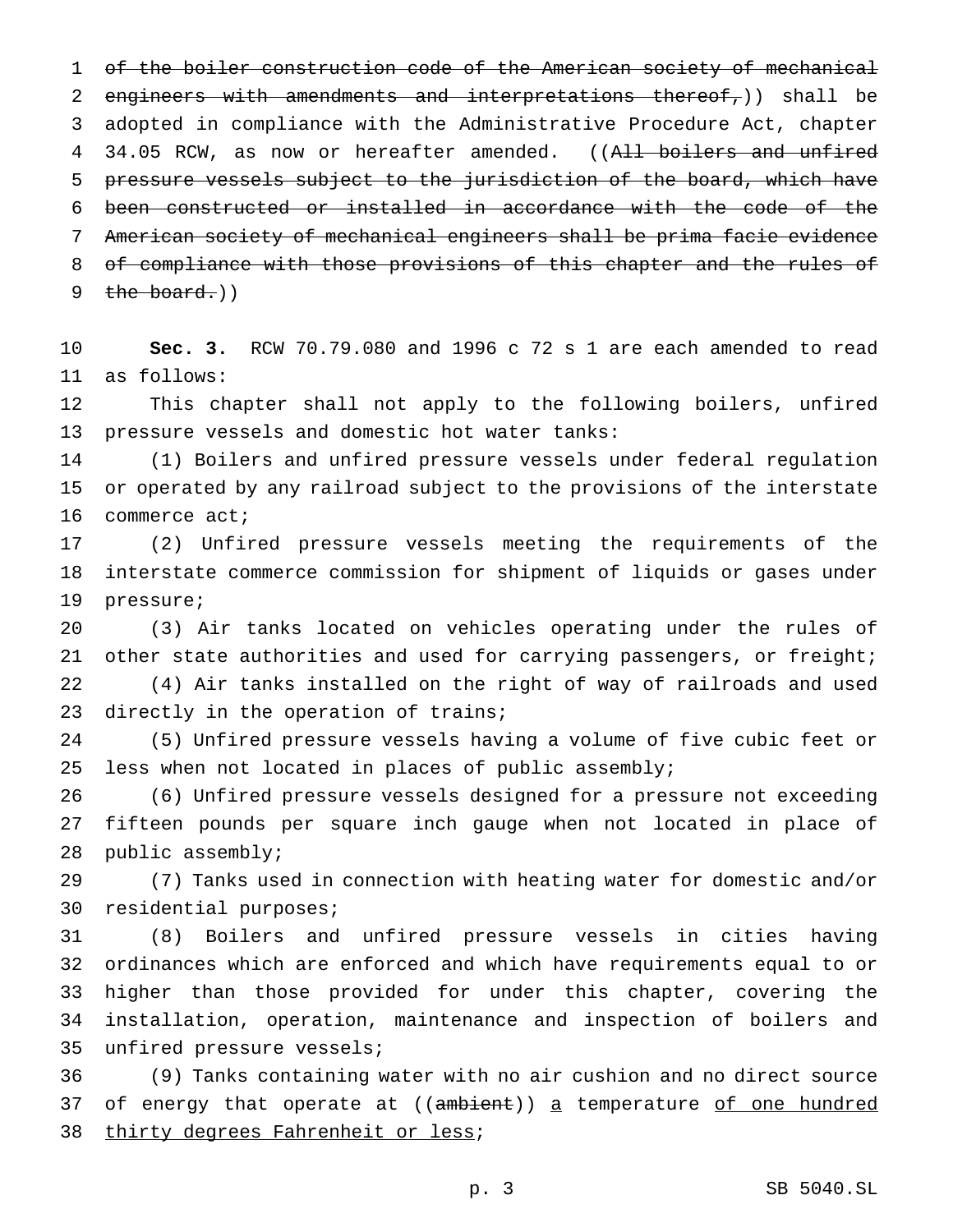(10) Electric boilers:

 (a) Having a tank volume of not more than one and one-half cubic feet;

 (b) Having a maximum allowable working pressure of eighty pounds per square inch or less, with a pressure relief system to prevent excess pressure; and

 (c) If constructed after June 10, 1994, constructed to American society of mechanical engineers code, or approved or otherwise certified by a nationally recognized or recognized foreign testing laboratory or construction code, including but not limited to Underwriters Laboratories, Edison Testing Laboratory, or Instituto Superiore Per La Prevenzione E La Sicurezza Del Lavoro;

 (11) Electrical switchgear and control apparatus that have no external source of energy to maintain pressure and are located in 15 restricted access areas under the control of an electric utilityi

 (12) Regardless of location, unfired pressure vessels and hot water heaters less than one and one-half cubic feet (11.25 gallons) in volume 18 with a safety valve setting of one hundred fifty pounds per square inch 19 gauge (psig) or less, or less than six inches in diameter and less than five cubic feet (37.5 gallons) in volume with a safety valve set at any 21 pressure, or less than fifteen psig containing substances other than 22 steam, lethal substances, or liquids with low flash points.

 **Sec. 4.** RCW 70.79.090 and 1988 c 254 s 20 are each amended to read as follows:

 The following boilers and unfired pressure vessels shall be exempt from the requirements of RCW 70.79.220 and 70.79.240 through 70.79.330: (1) Boilers or unfired pressure vessels located on farms and used 28 solely for agricultural purposes;

 (2) Unfired pressure vessels that are part of fertilizer applicator rigs designed and used exclusively for fertilization in the conduct of agricultural operations;

 (3) Steam boilers used exclusively for heating purposes carrying a pressure of not more than fifteen pounds per square inch gauge and which are located in private residences or in apartment houses of less than six families;

 (4) Hot water heating boilers carrying a pressure of not more than thirty pounds per square inch and which are located in private residences or in apartment houses of less than six families;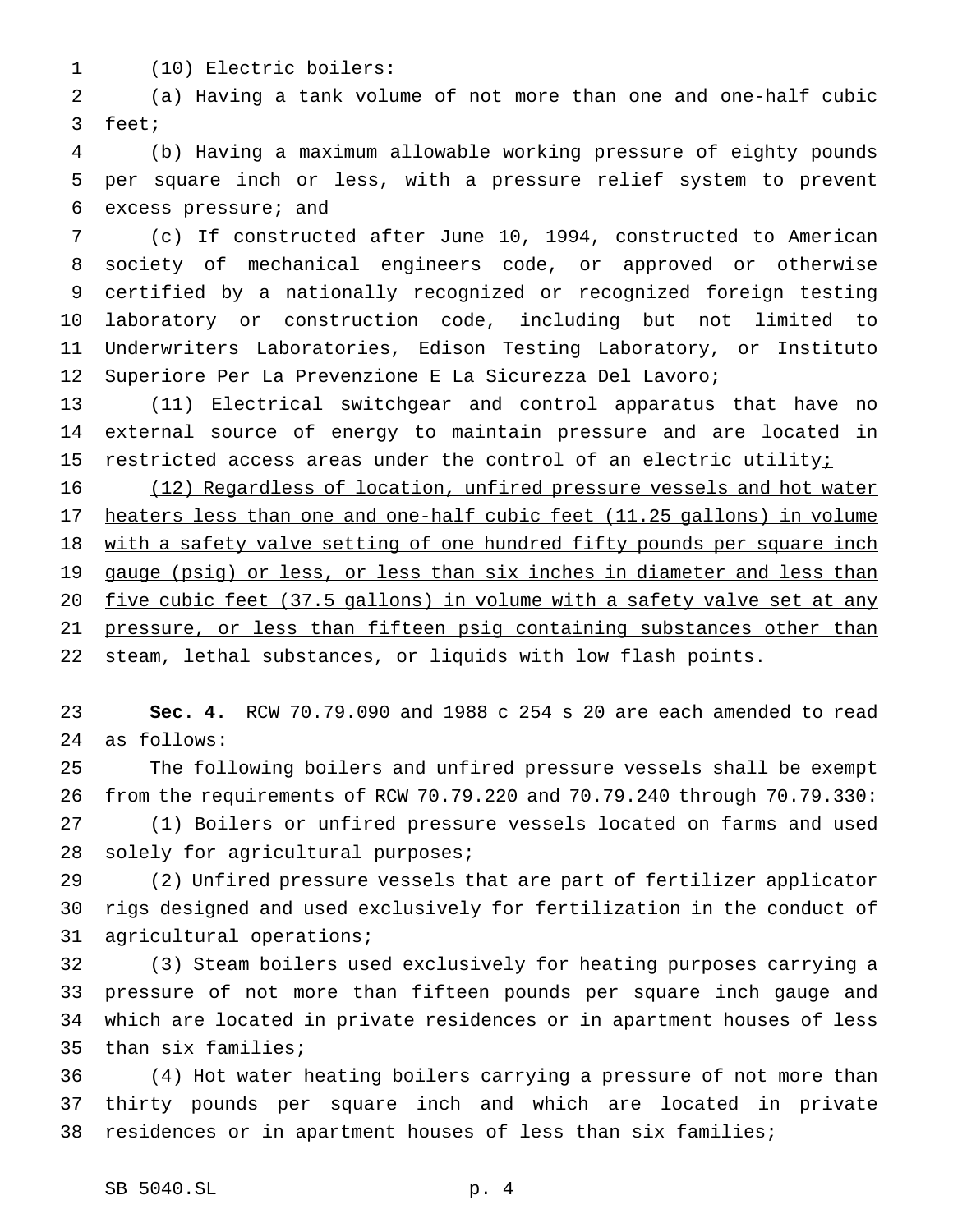(5) Approved pressure vessels (hot water heaters listed by a nationally recognized testing agency), with approved safety devices including a pressure relief valve, with a nominal water containing capacity of one hundred twenty gallons or less having a heat input of two hundred thousand b.t.u.'s per hour or less, used for hot water supply at pressure of one hundred sixty pounds per square inch or less, 7 and at temperatures of two hundred ten degrees Fahrenheit or less: PROVIDED, HOWEVER, That such pressure vessels are not installed in schools, child care centers, public and private hospitals, nursing and boarding homes, churches, public buildings owned or leased and maintained by the state or any political subdivision thereof, and assembly halls;

 (6) Unfired pressure vessels containing only water under pressure for domestic supply purposes, including those containing air, the compression of which serves only as a cushion or airlift pumping systems, when located in private residences or in apartment houses of less than six families;

(7) Unfired pressure vessels containing liquified petroleum gases.

 **Sec. 5.** RCW 70.79.130 and 1951 c 32 s 13 are each amended to read as follows:

 In addition to the deputy boiler inspectors authorized by RCW 70.79.120, the chief inspector shall, upon the request of any company authorized to insure against loss from explosion of boilers and unfired pressure vessels in this state, or upon the request of any company 25 operating boilers or unfired pressure vessels in this state, issue to any inspectors of said company commissions as special inspectors, 27 provided that each such inspector before receiving his or her commission shall satisfactorily pass the examination provided for in RCW 70.79.170, or, in lieu of such examination, shall hold a certificate of competency as an inspector of boilers and unfired pressure vessels for a state that has a standard of examination substantially equal to that of this state or a certificate as an 33 inspector of boilers and unfired pressure vessels from the national board of boiler and pressure vessel inspectors. A commission as a 35 special inspector for a company operating boilers or unfired pressure vessels in this state shall be issued only if, in addition to meeting the requirements stated herein, the inspector is continuously employed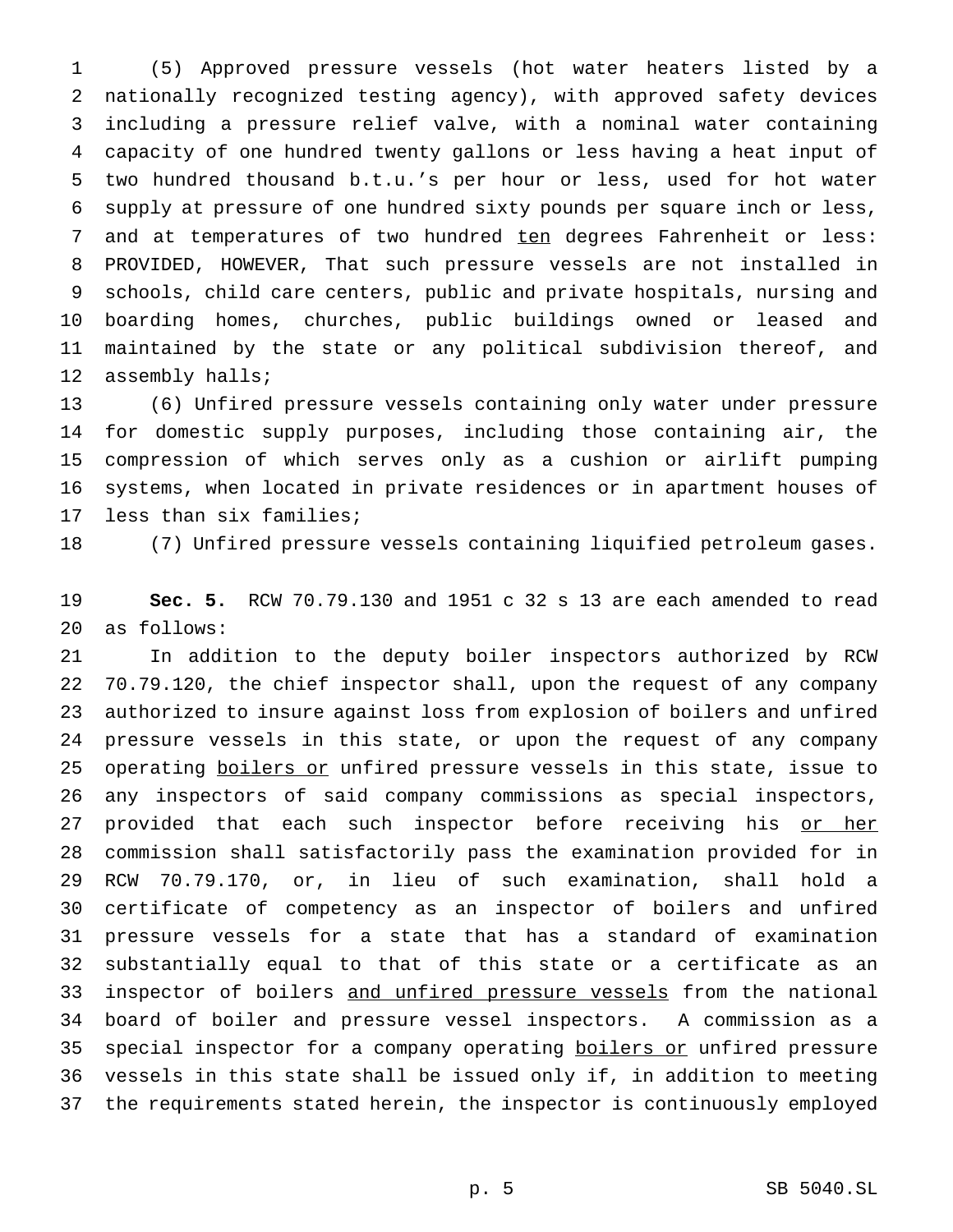1 by the company for the purpose of making inspections of boilers or unfired pressure vessels used, or to be used, by such company.

 **Sec. 6.** RCW 70.79.140 and 1951 c 32 s 14 are each amended to read as follows:

 Special inspectors shall receive no salary from, nor shall any of their expenses be paid by the state, and the continuance of a special 7 inspector's commission shall be conditioned upon his or her continuing in the employ of a boiler insurance company duly authorized as aforesaid or upon continuing in the employ of a company operating 10 <u>boilers or</u> unfired pressure vessels in this state and upon his <u>or her</u> maintenance of the standards imposed by this chapter.

 **Sec. 7.** RCW 70.79.150 and 1951 c 32 s 15 are each amended to read as follows:

 Special inspectors shall inspect all boilers and unfired pressure 15 vessels insured or ((all unfired pressure vessels)) operated by their respective companies and, when so inspected, the owners and users of such insured boilers and unfired pressure vessels shall be exempt from the payment to the state of the inspection fees as provided for in RCW 70.79.330.

 **Sec. 8.** RCW 70.79.160 and 1951 c 32 s 16 are each amended to read as follows:

22 Each company employing special inspectors shall, within thirty days following each internal boiler or unfired pressure vessel inspection made by such inspectors, file a report of such inspection with the 25 chief inspector upon appropriate forms ((as promulgated by the American 26 society of mechanical engineers)). Reports of external inspections shall not be required except when such inspections disclose that the boiler or unfired pressure vessel is in dangerous condition.

 **Sec. 9.** RCW 70.79.280 and 1951 c 32 s 27 are each amended to read as follows:

 All boilers and all unfired pressure vessels to be installed in 32 this state after the ((twelve months)) twelve-month period from the 33 date upon which the rules ((and regulations)) of the board shall become effective shall be inspected during construction as required by the 35 applicable rules ((and regulations)) of the board by an inspector